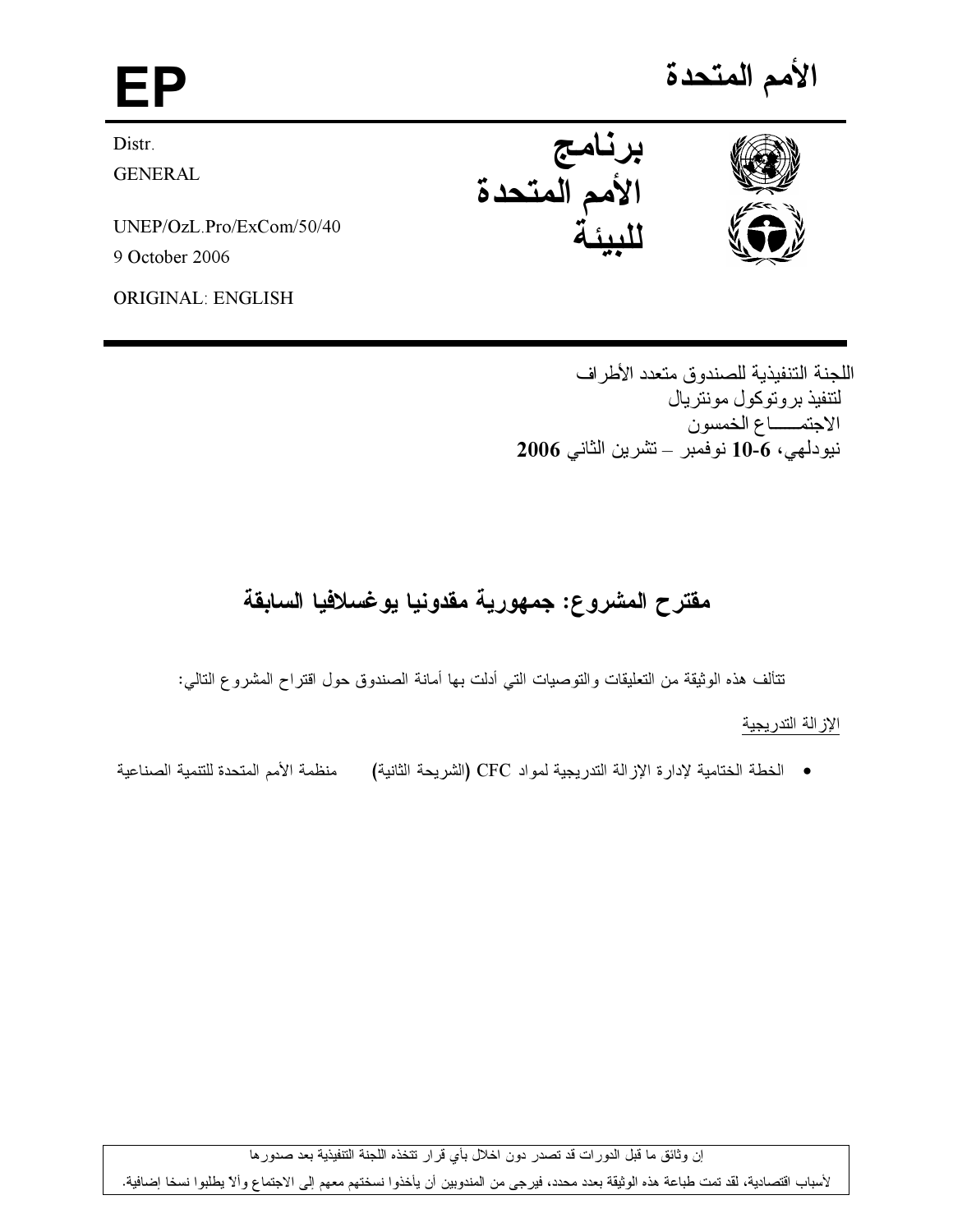### $UNEP/OzL.Pro/ExCom/50/40$

# ورقة تقييم المشروع – مشاريع متعددة السنوات جمهورية مقدونيا يوغسلافيا السابقة

#### عنوان المشروع

الوكالة الثنائية / المُنفّذة منظمة الأمم المتحدة للتنمية الصناعية

الخطة الختامية لإدارة الإزالة التدريجية لمواد CFC (الشريحة الثانية)

الوكالة الوطنية المُنسَّقة:

وزارة البيئة والتخطيط المادى

# أحدث بيانات مُقدَّمة حول استهلاك المواد المستنفدة لطبقة الأوزون التي يتناولها المشروع

بيانات المادة 7 (ODP طن، لغاية أيلول 2006) ألف.

الملحق أ المجموعة J، مواد CFC | 11.83

#### البيانات الفطاعية لبرنامج البلد (ODP طن، 2005، لغاية أيلول 2006) باء:

| غاز تبخير | عامل تصنيع | مذيبات | المو اد<br>المستنفدة<br>لطنقة<br>الأوزون | إشارة مرجعية:<br>خدمة | رغوة | ايروسول | المو اد المستنفدة<br>لطبقة الأوزون |
|-----------|------------|--------|------------------------------------------|-----------------------|------|---------|------------------------------------|
|           |            |        |                                          | 11.832                |      |         | $CFC-12$                           |

استهلاك مادة CFC الذي لا يزال مؤهلاً للحصول على تمويل (ODP طن)

 $\boldsymbol{0}$ 

خطة عمل العام الحالي: التمويل الإجمالي 000 86 دولار أمريكي: إجمالي الإزالة التدريجية ODP 14.1 طن.

| الإجمالي  | 2010                     | 2009    | 2008    | 2007    | 2006    | 2005    | 2004                         | بيانات المشروع                                 |                     |  |
|-----------|--------------------------|---------|---------|---------|---------|---------|------------------------------|------------------------------------------------|---------------------|--|
| غير متوفر | 0.00                     | 73.88   | 73.88   | 73.88   | 246.26  | 246.26  | 492.53                       | حدود برونوكول مونتريال                         | مواد                |  |
| غير متوفر | 0.00                     | 0.00    | 5.00    | 10.00   | 15.00   | 25.00   | 49.34                        | حدود الاستهلاك السنوي                          | <b>CFC</b>          |  |
| 0.00      | 0.00                     | 0.00    | 0.00    | 0.00    | 0.00    | 0.00    | 0.00                         | الإزالة السنوية من المشاريع الجارية            |                     |  |
| 49.34     | 0.00                     | 0.00    | 5.00    | 5.00    | 5.00    | 10.00   | 24.34                        | الإزالة الندريجية المنتاولة حديثا              | ODP)                |  |
| -         | $\overline{\phantom{a}}$ |         |         | -       | -       |         | $\overline{\phantom{0}}$     | الإزالة الندريجية السنوية الممولة              | طن)                 |  |
| 49.34     | 0.00                     | 0.00    | 5.00    | 5.00    | 5.00    | 10.00   | 24.34                        | الاستهلاك الكلى للمواد المستنفدة لطبقة الأوزون |                     |  |
|           |                          |         |         |         |         |         |                              | الذى ستتم إزالته                               |                     |  |
|           |                          |         |         |         |         |         |                              | الاستهلاك الكلى للمواد المستنفدة لطبقة الأوزون |                     |  |
|           |                          |         |         |         |         |         |                              | الذي سيتم الإبقاء عليه (المواد                 |                     |  |
|           |                          |         |         |         |         |         |                              | الهيدروكلوروفلوروكربونية)                      |                     |  |
| 279 081   | $\overline{\phantom{a}}$ | 15 000  | 15 000  | 15 000  | 79 871  | 154 210 |                              | كلفة المشروع المقدمة أصلاً (دولار أمريكي)      |                     |  |
|           |                          |         |         |         |         |         | $\overline{\phantom{0}}$     | الكلف النهائية للمشروع (بالدولار الأمريكي)     |                     |  |
| 279 081   | $\overline{\phantom{a}}$ | 15 000  | 15 000  | 15 000  | 79 871  | 154 210 | $\overline{\phantom{0}}$     | التمويل لمنظمة الأمم المتحدة للتنمية الصناعية  |                     |  |
| 279 081   | $\blacksquare$           | 15 000  | 15 000  | 15 000  | 79 871  | 154 210 | $\qquad \qquad \blacksquare$ | التمويل الكلى للمشروع                          |                     |  |
|           |                          |         |         |         |         |         | $\overline{\phantom{0}}$     | الكلف النهائية للدعم (بالدولار الأمريكي)       |                     |  |
| 20 931    | $\overline{\phantom{a}}$ | 1 1 2 5 | 1 1 2 5 | 1 1 2 5 | 5 9 9 0 | 11 566  | $\overline{a}$               | كلف الدعم لمنظمة الأمم المتحدة للنتمية         |                     |  |
|           |                          |         |         |         |         |         |                              |                                                | الصناعبة            |  |
| 20 931    | $\blacksquare$           | 1 1 2 5 | 1 1 2 5 | 1 1 2 5 | 5990    | 11 566  | $\blacksquare$               | إجمالي كلف الدعم                               |                     |  |
| 300 012   | ÷,                       | 16 125  | 16 125  | 16 125  | 85 861  | 165 776 |                              | الكلفة الإجمالية من الصندوق متعدد الأطراف      |                     |  |
|           |                          |         |         |         |         |         |                              |                                                | (بالدولار الأمريكي) |  |
| 5.66      |                          |         |         |         |         |         |                              | فعالية الكلفة النهائية للمشروع (دولار/كغ)      |                     |  |

طلب النمويل: الموافقة على التمويل للشريحة الثانية (2006) كما هو مبين أعلاه

توصبات الأمانة

مو افقة شمو لبة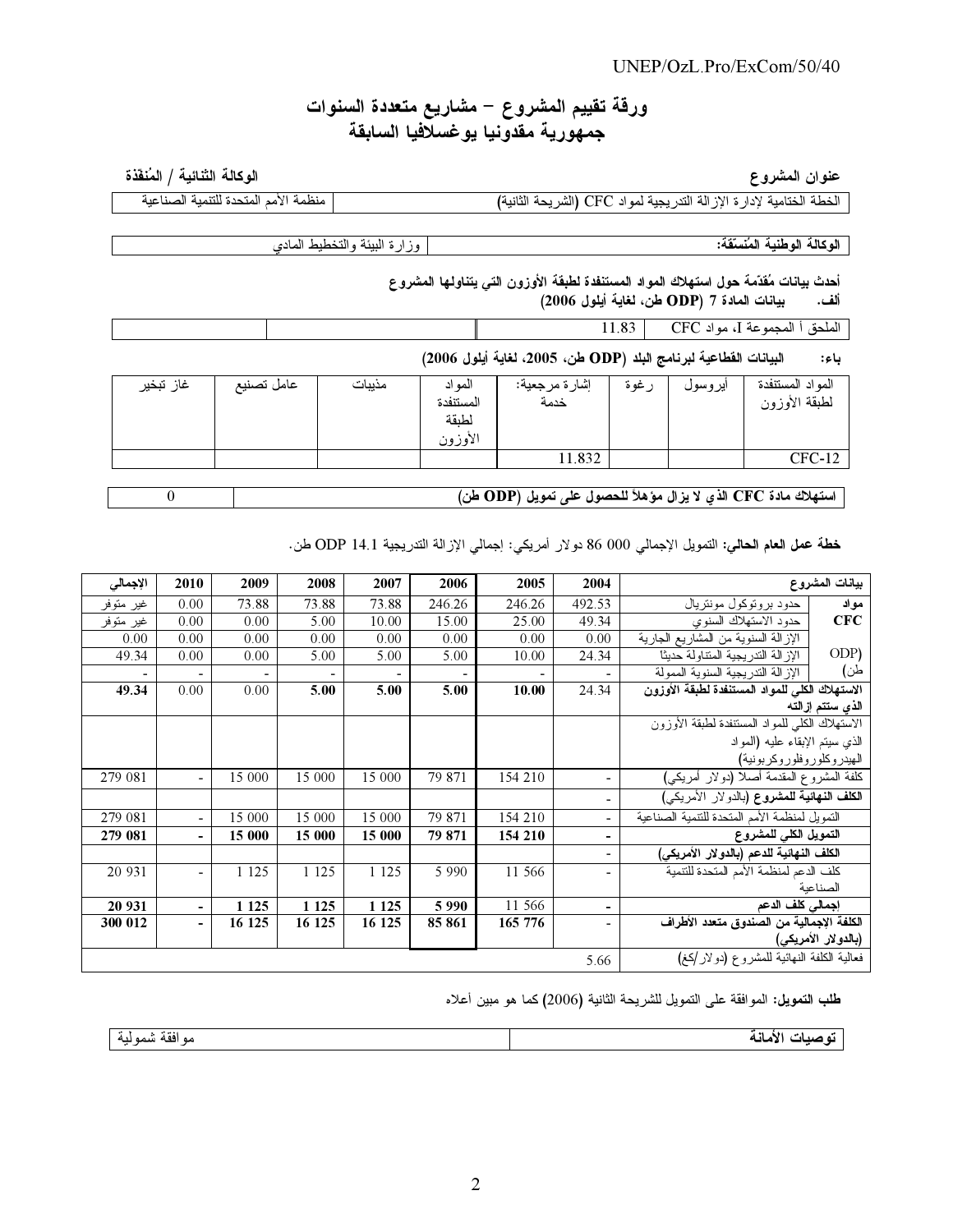# وصف المشروع

1. بالنيابة عن حكومة جمهورية مقدونيا يوغسلافيا السابقة، قدّمت منظمة الأمم المتحدة للتنمية الصناعية الشريحة الثانية من الخطة الختامية لإدارة للإزالة التدريجية لمواد CFC لتتم دراستها من قبل اللجنة التتفيذية في اجتماعها الخمسين. وبلغت القيمة الإجمالية المطلوبة 71 79 دولار أمريكي إضافة إلى كلف دعم الوكالة البالغة 990 5 دولار أمريكي.

#### الخلفية

2. تمت الموافقة على الخطة الختامية لإدارة للإزالة التدريجية لمواد الكلوروفلوروكربون (CFC) لجمهورية مقدونيا يوغسلافيا السابقة في نيسان 2005 خلال الاجتماع الرابع والخمسين للجنة التنفيذية. وبلغ التمويل المُوافق عليه مبدئياً 081 279 دولار أمريكي إضافة إلى كلف الدعم البالغة 931 20 دولار أمريكي. إن تطبيق الخطة الوطنية للإزالة التدريجية يدعم حكومة مقدونيا في تحقيق التزاماتها تجاه بروتوكول مونتريال وفي الإزالة التدريجية لجميع المواد المستنفدة لطبقة الأوزون وفق الملحق ألف، المجموعة الأولى (CFC) بحلول 31 كانون الأول من عام 2008. ولتحقيق هذه الأهداف، ستقوم منظمة الأمم المتحدة للتتمية الصناعية بسلسلة من النشاطات الاستثمارية وغير الاستثمارية ونشاطات المساعدة الفنية ونشاطات بناء القدرة، وهي تقوم بها حالياً.

# البرامج السنوية

- 3. قدمت منظمة الأمم المتحدة للتنمية الصناعية تقريراً حول تطبيق البرنامج السنوى لعام 2005، حيث كانت الحكومة المقدونية تطبق لمدة طويلة نظاماً قديماً لمنح شهادات الاستيراد وتفرض ضريبة على استيراد البضائع التي تحتوي على مواد CFC. وشرعت الحكومة في كانون الثاني في تطبيق إجراءات لإقرار خطة للاستيراد، كما تم إجراء دورة لتدريب المدربين في مدارس التعليم المهني، وتحضير دليل لضباط الجمارك. وأجريت الدورة التدريبية الأولى للفنيين قبل وقت قصير من تحضير هذا التقرير، كما تم شراء معدات الاستعادة وإعادة التدوير وتخزينها في البلد بانتظار توزيعها. مع هذه الإجراءات تم اكتمال النشاطات التي خطط للقيام بها وفق الشريحة الأولى، كما تم استخدام التمويل الْمُقدَّم بشكل كامل تقريباً.
- 4. حددت الاتفاقية بين الحكومة المقدونية واللجنة التنفيذية الحد السنوى للاستهلاك بــــ 25 ODP طن. ولقد قدّمت منظمة الأمم المتحدة للتتمية الصناعية تقرير تحقق عن عام 2005 يصف التركيبة المؤسساتية والقانونية لنظام ضبط الاستيراد ومنح شهادات الاستيراد. وبحسب تقرير التدقيق، فإن الحكومة قد منحت شهادات الاستيراد لما مقداره ODP 15.92 طن، الأمر الذي أدى إلى استيراد 11.832 ODP طن من مواد CFC. أما الاستهلاك المُبلغ عنه من قبل مقدونيا، والمنسجم مع تقرير البلد بحسب المادة 7، فهو أقل بنسبة 50% من الاستهلاك المنصوص عليه في الاتفاقية.
- 5. بالنسبة للشريحة التالية، يتوقع برنامج التطبيق السنوي إصدار قانون يحظر استيراد المعدات التي تحتوي على مواد CFC، إضافة إلى تدريب الفنيين وضباط الجمارك وشراء المعدات.